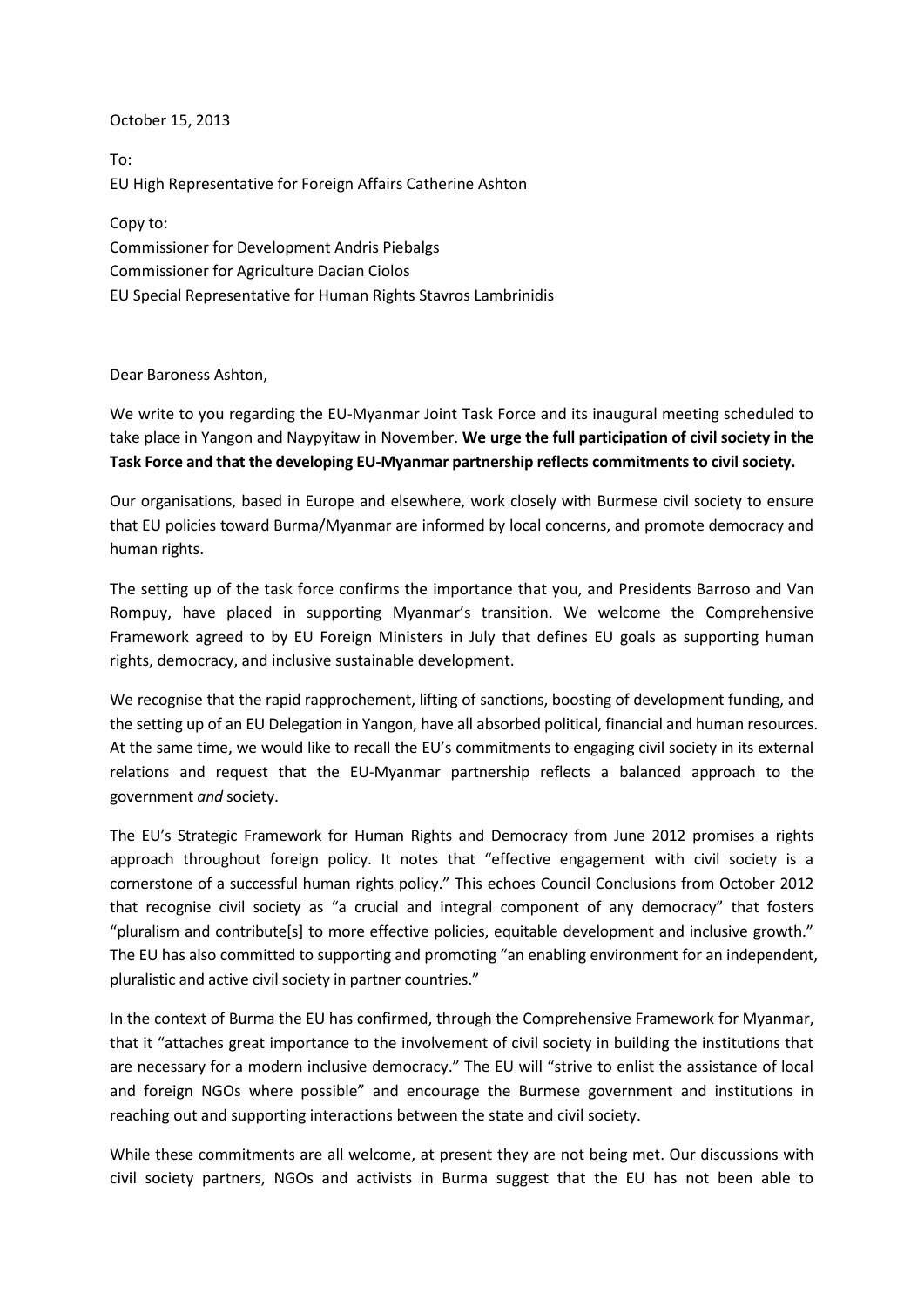effectively inform the people of Burma about EU policies and plans, or substantively engage civil society. As donor funds flood the country the EU should recognise that its added value is not just through additional funding but through its ability to include, engage with, and politically support the existence of an independent and vibrant civil society. At present the EU is seen as prioritising topdown engagement and the normalisation of relations with the government, above and beyond its commitment to civil society. This perception, fair or otherwise, undermines EU policies in the country, keeps civil society away from policy processes, and ultimately weakens the prospects of transition.

There are good examples of how the EU facilitates civil society dialogue with officials. The Civil Society Dialogue Network (CSDN), a project managed by the European Peacebuilding Liaison Office (EPLO) and planned jointly by EPLO, the EEAS and the Commission, is one of these. It is with concern that we note the planned October CSDN meeting, the first to be held in Yangon, has been postponed. Rather than taking the opportunity to explore the EU's role in the peace process with civil society actors following an initial Brussels meeting in March, the EEAS has unfortunately given the signal that such a dialogue contains more risk than benefit.

Nonetheless, we welcome the EU-Myanmar Task Force's goal of helping the transition move forward in an inclusive manner. It will be an important opportunity for the EU to show the importance it places on civil society engagement. In this regard we would like to recall and support the European Parliament's resolution from 13 June 2013 that calls for a "strong and visible civil society component, in which the Rohingya are represented, to participate in the EU-Burma Task Force."

**We urge you to ensure substantive civil society participation in** *all areas* **of the task force and not restricted to sessions on democracy and human rights; sessions on business and development will also need to have civil society represented. CSO participation in the joint task force should continue when the meetings move to Naypyidaw.**

We also encourage the EEAS to upgrade its human resources in the EU Delegation in Yangon to reflect the priority placed on Myanmar. This includes **an identifiable and experienced human rights focal point, regular outreach to civil society by the new Head of Delegation and the prioritisation of engagement with a broad selection of civil society groups** in order to, *inter alia*, ensure an informed and robust EU-Burma Human Rights Dialogue.

Current EU policies toward Burma fall short of the Human Rights Strategic Framework and the commitment to civil society in external relations. We are convinced that the sooner the EEAS and member states start to fully engage with civil society in a manner commensurate to their own policies, the sooner the benefits of a partnership with the EU will be felt beyond Naypyidaw.

The EU-Myanmar Joint Task Force presents a good opportunity to realign the EU's top-down approach. We look forward to EU engagement that supports civil society inclusion in policy processes and illustrates the EU's commitment to deep and sustainable democracies.

Sincerely,

Actions Birmanie (Belgium)

Austrian Burma Center